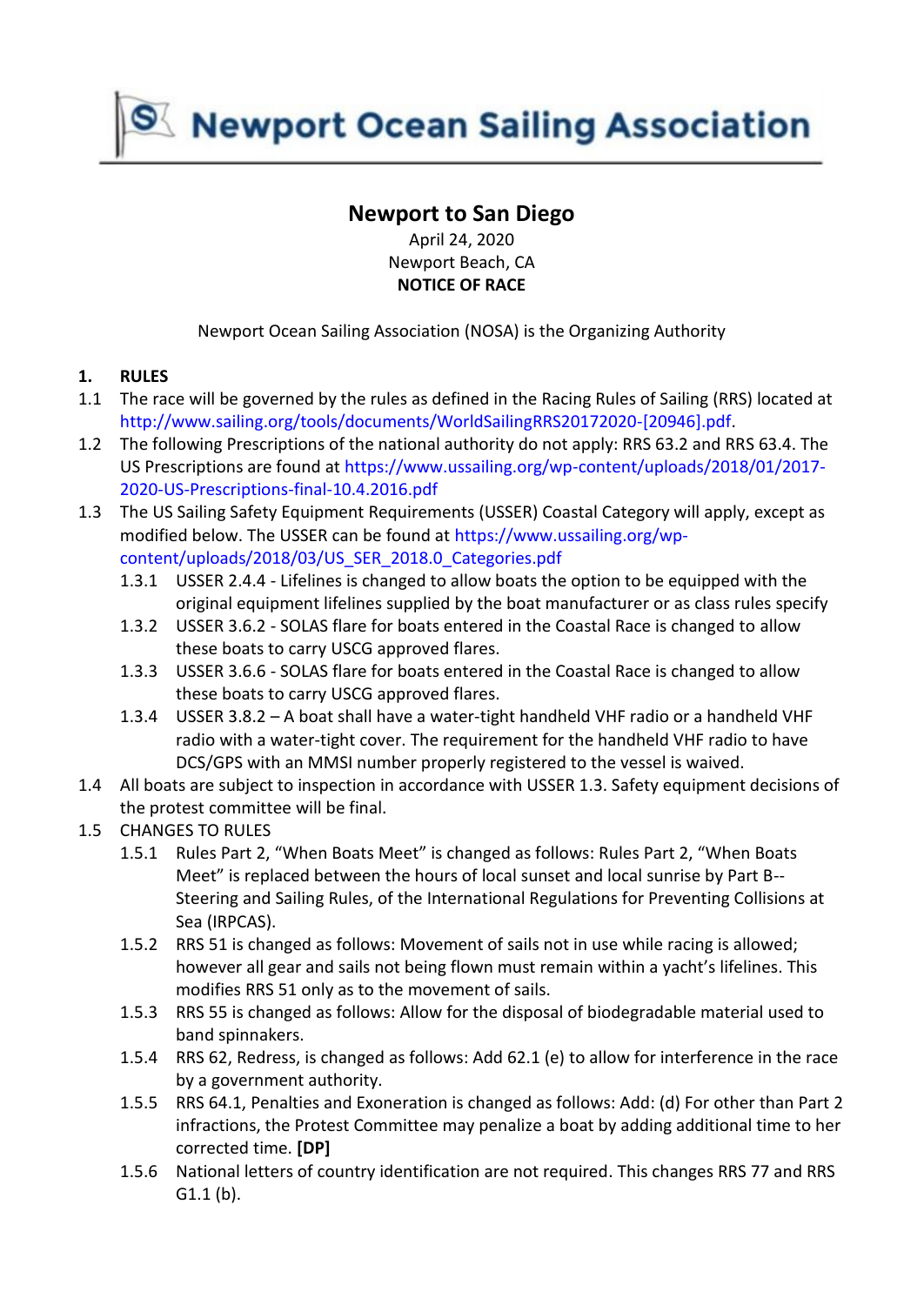# **2. ADVERTISING**

- 2.1 Advertising on a boat shall comply with the requirements of ISAF Regulation 20 for Category A.
- 2.2 Boats may be required to display advertising chosen and supplied by the organizing authority. If this rule is broken, World Sailing Regulation 20.9.2 applies. **[DP]**

# **3. ELIGIBILITY and CLASSES**

- 3.1 The regatta is open to boats in the PHRF monohull Class and the ORCA multihull Class, over 21' in overall length, with a current valid rating for the Class entered.
	- 3.1.1 Entries from PHRF members from areas other than PHRF of Southern California will be accepted provided their 2020 PHRF Rating is submitted with the entry and that the Offwind Course (OWC) Rating for the boat is the same as or lower than the PHRF of Southern California OWC Rating for the same manufacturer and model boat. All other PHRF out of area competitors shall obtain a current PHRF of Southern California Rating.
- 3.2 One-Design boats may petition NOSA in writing to enter and be scored against each other. Petitions must be received by April 1, 2020.
- 3.3 Very-High Performance boats may enter the Unlimited class, subject to approval by NOSA. This class is intended for boats that do not conform to PHRF or ORCA Class Rules.
- 3.4 The PHRF Class will be comprised of:

(SoCal PHRF offers rating adjustments for cruising gear carried.)

- 3.4.1 PHRF classes (A, B, C…) based on rating which group similar performing boats.
- 3.4.2 PHRF CRUZ classes (A, B, C…) Boats that are allowed to use their motors at night for a time penalty calculated from their engine log. (See Engine Use section of Sailing Instructions for details) To enter CRUZ classes, a boat must have a PHRF Base OWC Rating of 60 or higher and a Performance Factor less than or equal to 1.9. The CRUZ classes will be comprised of:
	- 3.4.2.1 SPINNAKER start classes (A, B, C…) boats that carry one or more spinnakers or gennakers
	- 3.4.2.2 NON-SPINNAKER start classes (A, B, C…) boats that do not carry spinnakers or gennakers.
- 3.5 The ORCA Class will be comprised of:
	- 3.5.1 ORCA classes (A, B, C…)
	- 3.5.2 ORCA CRUZ classes (A, B, C…) Boats that are allowed to use their motors at night for a time penalty calculated from their engine log. (See Engine Use section of Sailing Instructions for details) To enter CRUZ classes, a boat must have an ORCA Rating of 60 or higher.
- 3.6 In addition to the classes noted in NOR 3.4 and 3.5, competitors may also register to compete in the following secondary classes:
	- 3.6.1 DOUBLE-HANDED class boats will race in their assigned PHRF or ORCA class. Doublehanded boats shall have only two persons on- board.
	- 3.6.2 ALL FEMALE CREW class boats will race in their assigned PHRF or ORCA class. All Female Crew boats shall have only females on-board.
- 3.7 NOSA reserves the right to move a boat to a class that is deemed appropriate.

# **4. ENTRY**

- 4.1 Eligible boats may enter by:
	- 4.1.1 Not later than 1700, Thursday April 9, 2020, completing the Entry Form located on-line at www.nosa.org and paying the required fee to NOSA.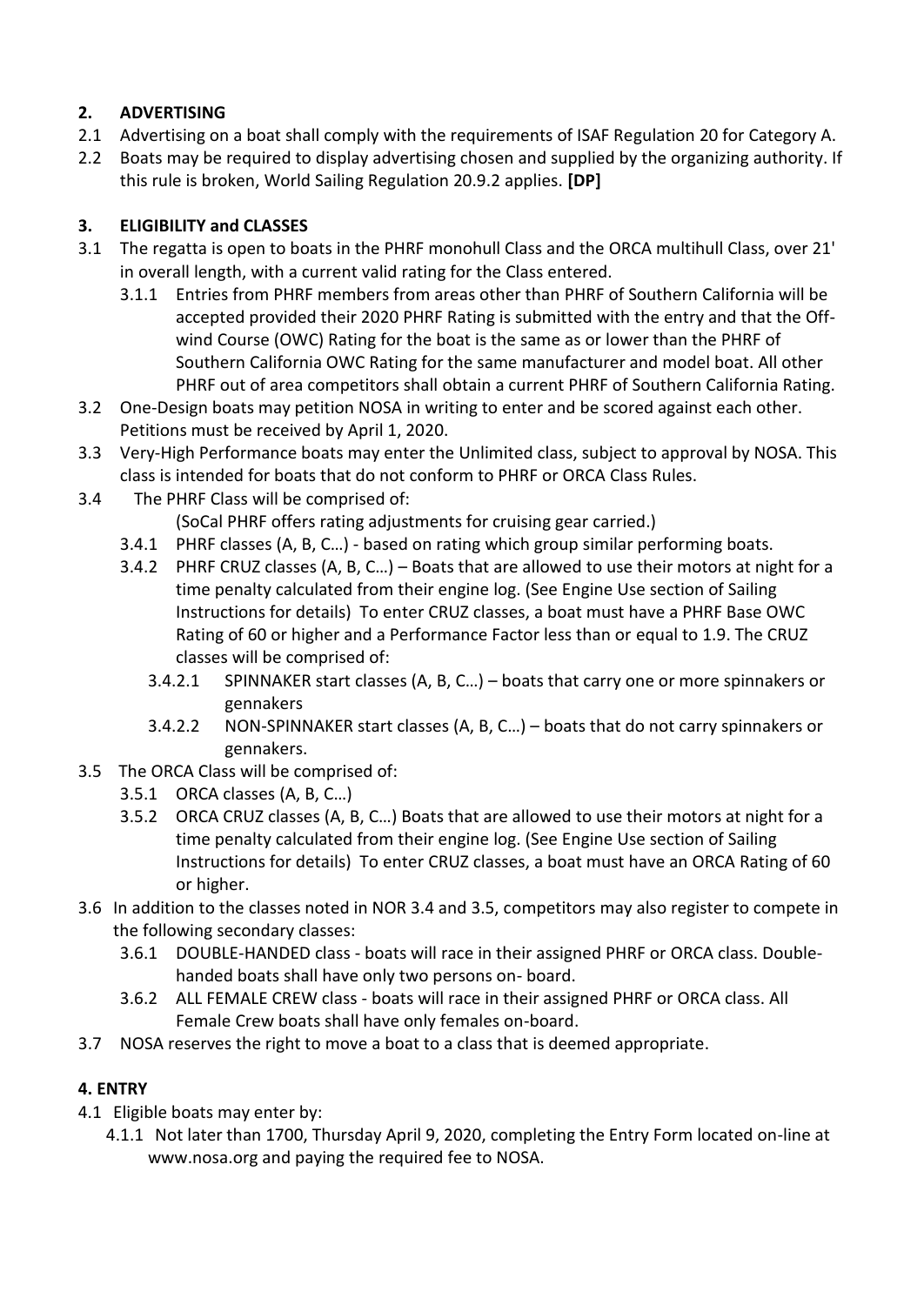- 4.1.2 Not later than 1700, Thursday April 9, 2020, submitting a digital image of the boat to NOSA. The image must be suitable for print reproduction on the event website, any media releases, and distribution upon request by government authorities.
- 4.1.3 Not later than 1700, Thursday April 9, 2020, submitting a list to NOSA of crew, including the skipper, sailing from Newport Beach to Ensenada. The list shall include the boat name, name of all people aboard, addresses, telephone numbers, e-mail addresses, and citizenships.
- 4.2 Any boat that has its rating changed after having submitted an Entry Form shall provide NOSA with the new rating as soon as possible, but in no case later than 1700, Thursday April 9, 2020, and shall contact NOSA to determine its appropriate class based on the new rating. Any boat whose rating is changed after 1700, Thursday April 9, 2020 shall race under its original rating.
- 4.3 Entries are considered complete when all required information has been submitted to NOSA no later than 1700, Thursday April 9, 2020.

## **5. FEES**

5.1 Fees and cancellation refunds are as follows:

| LOA                              | <b>FEE</b>          |  |
|----------------------------------|---------------------|--|
| 50 feet or more                  | \$325               |  |
| Less than 50 feet                | \$260               |  |
| Late Entry Fee (After April 1st) | Entry Fee $+$ \$100 |  |

5.2 Fees include a Yellow Brick Tracker provided for the boat.

## **6. SCHEDULE**

- 6.1 The scheduled time of the first warning signal is 1055 on Friday, April 24, 2020. Refer to the Start-Class Flags and Start Times document for details.
- 6.2 Class designations, starting assignments, and class identification backstay flags will be made available on the NOSA website [www.nosa.org](http://www.nosa.org/) no later than Friday, April 17, 2020.
- 6.3 The Time Limit is 0800, Saturday, April 25, 2020. This changes RRS 35.

# **7. SAILING INSTRUCTIONS**

7.1 Sailing Instructions will be available on [www.nosa.org](file:///C:/Users/BillG/Dropbox/NOSA/VC%20Race/NORs%20&%20SIs/www.nosa.org) no later than Thursday, April 9, 2020, and a limited number of printed copies will be available at Packet Pickup.

# **8. COURSE**

8.1 The race will begin off Balboa Pier, Newport Beach CA and end in San Diego.

## **9. PENALTY SYSTE**M

- 9.1 The Scoring Penalty, RRS 44.3, will apply. The penalty will be 10% of the Elapsed Time.
- 9.2 Boats protested and found by the Protest Committee following a hearing to have broken a rule for equipment or safety violation under US Safety Equipment Regulations (USSER) or US Coast Guard (USCG) requirements, shall be penalized. The Protest Committee will apply a minimum of ten (10) minutes added to the boat's recorded elapsed time, up to a maximum of disqualification (DSQ) for each found violation. This changes rule 64.1. **[DP]**

# **10. SCORING**

- 10.1 Boats competing in the ORCA Class shall be scored based on the boat's ORCA TOD Rating.
- 10.2 Boats competing in the PHRF Class shall be scored based on the boat's PHRF Base Off-Wind Course (OWC) Rating.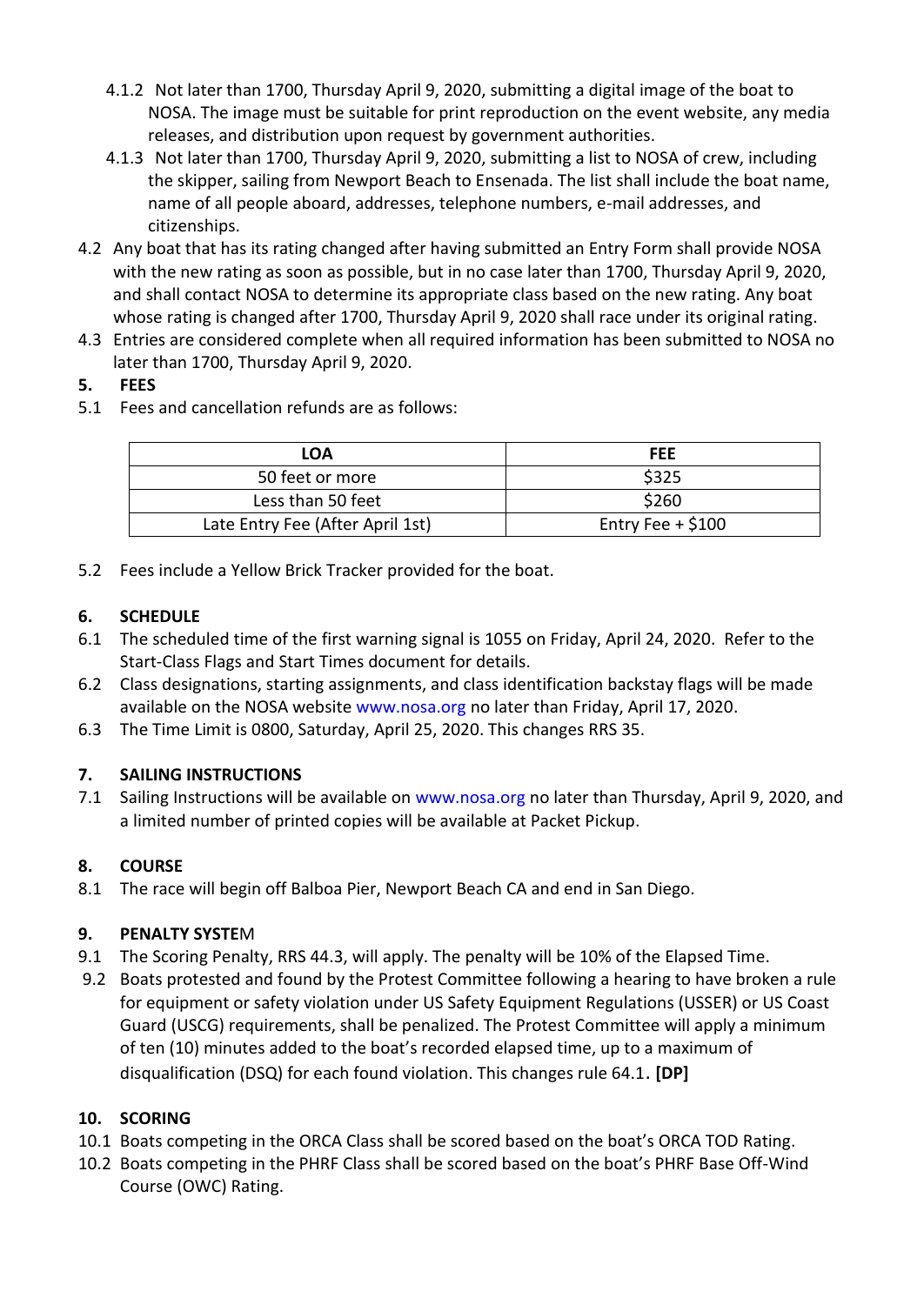- 10.3 Boats competing in a PHRF CRUZ Spinnaker Class shall be scored based on the boat's PHRF Base OWC Rating.
- 10.4 Boats competing in a PHRF CRUZ Non-Spinnaker Class shall be scored based on the boat's PHRF Base OWC Rating plus the boat's non-Spinnaker Offset.
- 10.5 Boats competing in the Unlimited class will be scored based on Elapsed Time
- 10.6 For scoring purposes, the handicap distance is 60 nautical miles.

## **11. PRIZES**

- 11.1 NOSA will present Perpetual Trophies as listed in an Attachment 1 of this NOR
- 11.2 NOSA will present starting class take-home trophies based on the number of entries as follows:

| <b>NUMBER OF TROPHIES</b>     |
|-------------------------------|
| Trophy to 1st Place           |
| Trophies to 1st and 2nd Place |
| Trophies 1st thru 3rd Places  |
| Trophies 1st thru 4th Places  |
| Trophies 1st thru 5th Places  |
|                               |

## **12. DISCLAIMER OF LIABILITY**

12.1 Competitors participate in the regatta entirely at their own risk. See rule 4, Decision to Race. The organizing authority will not accept any liability for material damage or personal injury or death sustained in conjunction with or prior to, during, or after the regatta.

### **13. INSURANCE**

13.1 Each participating boat shall be insured with valid third-party liability insurance with a minimum cover of \$300,000 USD per incident or the equivalent.

### **14. AMENDMENTS TO THIS NOTICE**

14.1 NOSA reserves the right to amend this Notice of Race. The Notice of Race and any Amendments will be posted on [www.nosa.org](http://www.nosa.org/)

### **15. COMMUNICATION WITH COMPETITORS**

15.1 The Official Notice Board is located on the NOSA website, [www.nosa.org](file:///C:/Users/BillG/Dropbox/NOSA/VC%20Race/NORs%20&%20SIs/www.newporttoensenada.com)

## **16. MEDIA**

16.1 "Newport to Ensenada Race" is a registered trademark of NOSA Inc. Use of the trademark is restricted and limited to use by or with the consent of the Organizing Authority.

### **17. RIGHT TO USE NAME AND LIKENESS**

17.1 By participating in this race, a competitor automatically grants to the organizers and its sponsors the right, in perpetuity, to make, use, and show from time to time at their discretion, any still or motion pictures and live, taped, or filmed television and other reproductions of him or her without compensation.

### **18. FURTHER INFORMATION**

- 18.1 For additional information please contact NOSA at [info@nosa.org](mailto:info@nosa.org) or 949-644-1023
- 18.2 NOSA mailing address is P.O. Box 7485, Newport Beach, CA 92658

*The notation '[DP]' in a rule in the NOR means that the penalty for a breach of that rule may, at the discretion of the protest committee, be less than disqualification*